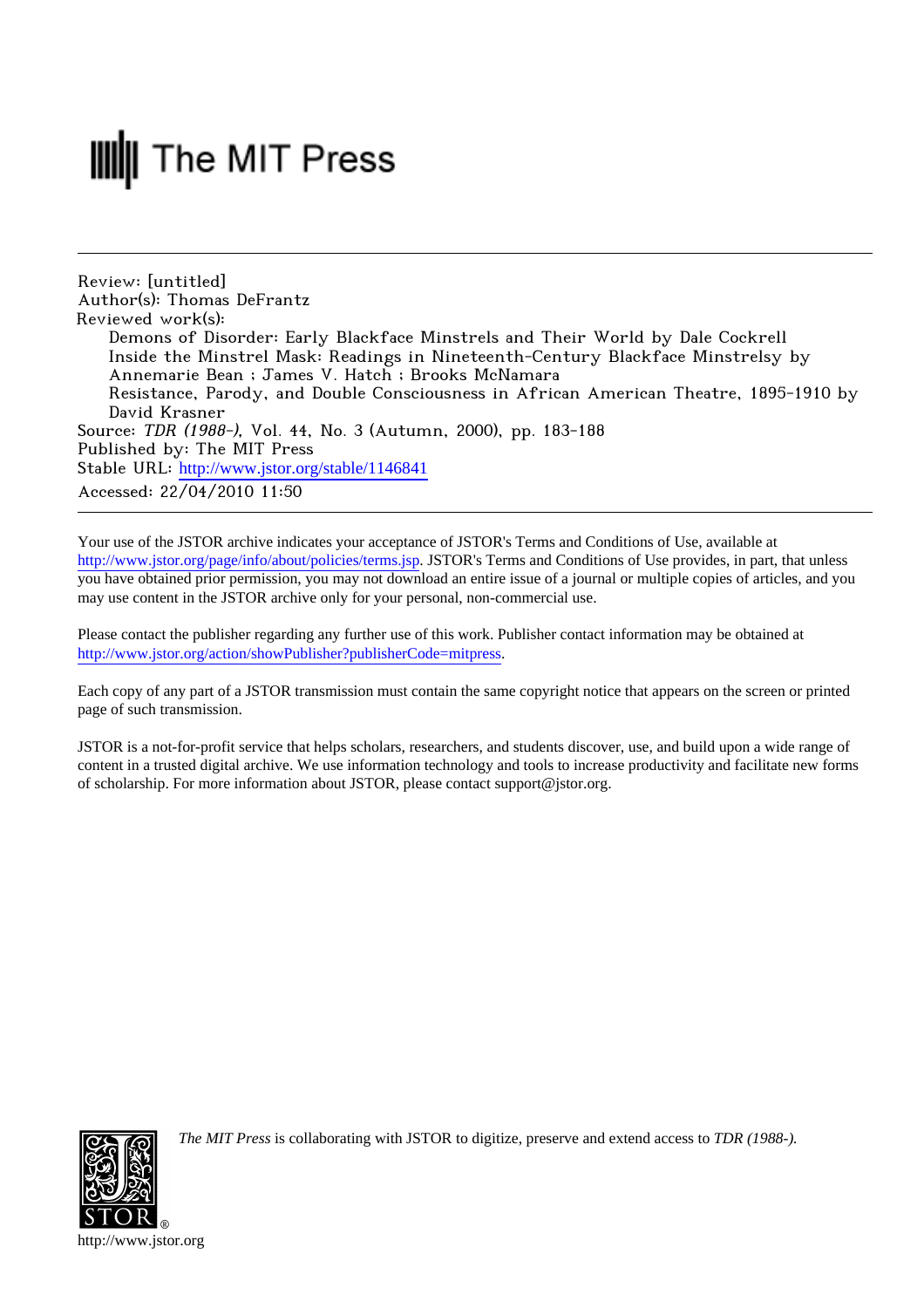**Note** 

**i. This article is reprinted, with a few slight editorial changes and two new opening quotations, from the I996 Performing Arts Journal (I,I) issue on "Hybridity," edited by Michael Bridger.** 

## **Reference**

**Erdman, Joan L.** 

**I987 "Performance as Translation: Uday Shankar in the West." TDR 31, I (TI I3):64-88.** 

**Joan L. Erdman is Professor of Anthropology and the Humanities at Columbia College Chicago, and Research Associate on the Committee of Southern Asian Studies at the University of Chicago. Recent research awards include a Senior Fellowship from the American Philosophical Society.** 

**Demons of Disorder: Early Blackface Minstrels and Their World by Dale Cockrell. New York: Cambridge University Press, I997; 256 pp.; \$59.95 cloth, \$19.95 paper.** 

**Inside the Minstrel Mask: Readings in Nineteenth-Century Blackface Minstrelsy edited by Annemarie Bean, James V. Hatch, and Brooks McNamara. Hanover, NH: Wesleyan University Press, UPNE, i996; 310 pp.; <sup>25</sup>illustrations, \$22.95 paper.** 

**Resistance, Parody, and Double Consciousness in African American Theatre, 1895-1910 by David Krasner. New York: St. Martin's Press, 1997; 252 pp.; \$55.oo cloth, \$16.95 paper.** 

**The project to map African diaspora performance practice onto a history of American popular culture production continues. Blackface minstrelsy and early theatre made by African Americans have risen in importance to scholars engaged in this project, as they offer obvious densely packed nodules of intercultural collaboration, with ever-widening critical implications. But the study of these performance forms knows no disciplinary boundaries, and scholars approach them from every conceivable angle: musicology, labor history, leisure studies, dance studies, theatre studies, and on and on. While historians of performance and American culture overlap primary source materials with musicologists and literary critics, no consensus arrives on how to ascribe meaning to the historical relationship between African performance practice and American popular culture.** 

**Read in the chronological order suggested by their titles, these three volumes illustrate the contested state of scholarship concerned with black subjects and subjectivity on and off American stages. The various authors here agree on some basic points-blackface minstrelsy's significance derives from its immense popularity; blackface minstrelsy fixed certain stereotypes in the American popular imagination; black people in America are still recovering from the adverse affects of blackface minstrelsy as a powerful agent of symbolic racism-but they seldom concur in other areas, including terminology, or the very rationale for their own inquiry.** 

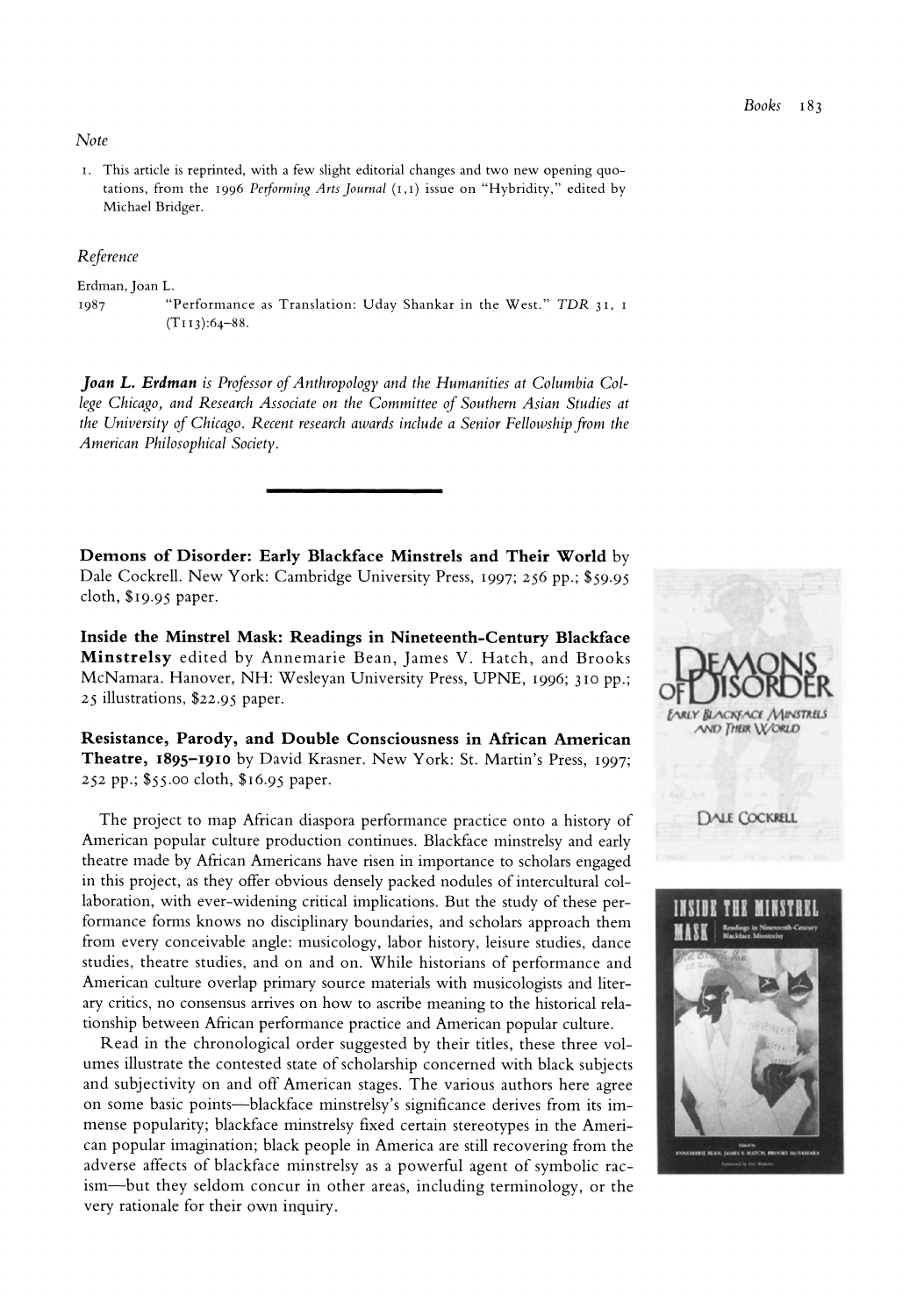

**Dale Cockrell's project, which he describes as an attempt to comprehend the role of music in cultural history, proposes an unlikely recuperation of early blackface minstrelsy as both a source of intracultural continuity and a site of intercultural encounter rife with possibilities for vital relations between African Americans and working-class whites. Focusing only on performances and cultural contexts before the 1843 appearance of the Virginia Minstrels, Cockrell articulates the European feudal roots of blackface as an inheritance from folk theatricals of ritual inversion, such as the Lord of Misrule festival. Through detailed descriptions of performance traditions including callithumpian bands, mardi gras, charivari, and mumming plays, he argues that blackface allowed whites to incorporate the Other in the service of class-based populist activism. Calling his source material antislavery, if not downright abolitionist in intent, he hopes to persuade readers that early blackface minstrelsy offered its audiences "engagement at the edges, not simple perversity, and that it was, in promise, one of the most powerful means developed in the century for working out the problems that follow from the magnetic attraction of marginal opposites" (I6I).** 

**To claim a meeting of marginalized opposites in minstrelsy, Cockrell has to place middle-class manners at the center of I8th- and early Igth-century American stage traditions. In a long opening chapter, he offers a detailed history of blackface performance predating minstrelsy; the carefully researched data allows him to argue that although the performative structures of minstrelsy as popular theatre developed from "folk" traditions, its racist ideologies were set in motion first by the legitimate theatres of the privileged. Trying to prove that early blackface minstrelsy might have "been about race without being necessarily racist" forces Cockrell into some tight corners. In drawing out European folk traditions of violent young male "rights of passage" which contributed to blackface performance, he goes so far as to note that "even the Ku Klux Klan seems to be derived from a tradition of'whitecapping,' and was intended to enforce community mores, and some of its early-twentieth-century incarnations might have been substantial forces for ensuring the community's health" (46).** 

**This may be so, and the power of laughter which "joins rather than divides" whites from black people may suggest that "early blackface minstrelsy was as much about healing as about wounding, as the ancient theatricals also taught understanding" (60-6I). But Cockrell's efforts all but ignore the African-derived performance imperatives that white minstrels evoked. As he wonders whether "'Jim Crow' and kindred songs functioned, during this period, for black people much as they did for common white people, as songs of subversion, about dancing and the body and laughter, and of how the performance of joy and pleasure can remake a less than perfect world" (84), he fails to explore how these songs and dances functioned differently for African Americans than whites. Surely the centuries-old use of "blackness" as a metaphor for Otherness that Cockrell limns became transformed by the daily proximity to black bodies and African-derived performance practice. Just how that happened remains to be told.** 

**In a surprisingly candid autobiographical epilogue, Cockrell describes growing up poor and white in the South of the 195os, where embedded signals of racial envy and disdain mixed easily and led, no doubt, to his current research interests. He invokes a single black man from that era, his grandfather's farmhand "Pete," who attended his grandfather's funeral where "the ten-year-old boy in me still remembers his display of grief" (165). Cockrell doesn't seem to notice that his reading of early blackface minstrelsy relies heavily on the white male hegemony that allows him to invoke "Pete" as an experiential symbol of his early intersection with blackness. "Pete" lived in Niggertown across the creek, but he has no last name, no family, no history, no present or future that**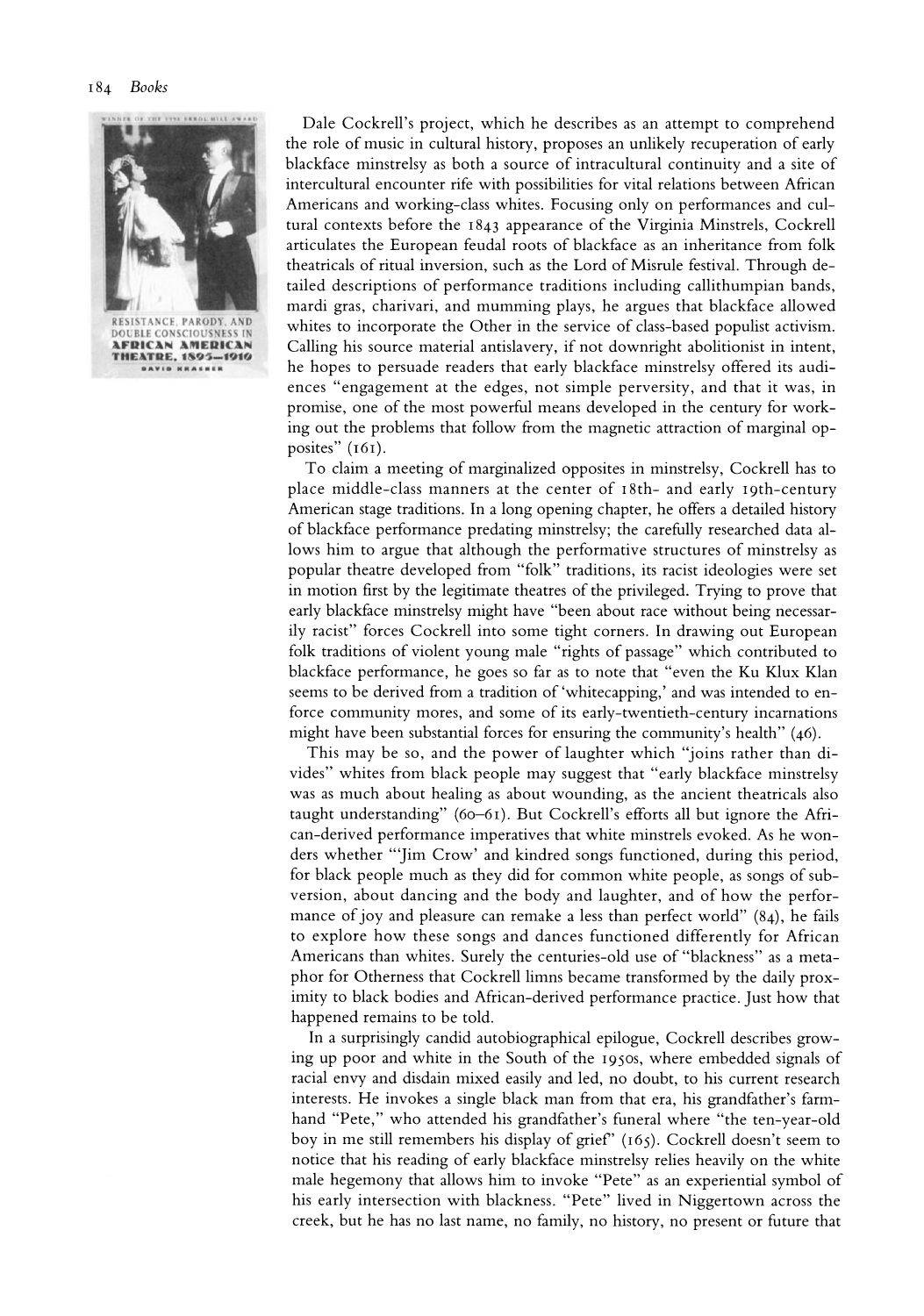**Cockrell can recuperate even in this scholarly exercise. For me, this critical myopia foregrounds Cockrell's flawed effort to read blackface minstrelsy without engaging the black bodies which are, inevitably, among its subjects.** 

**Annemarie Bean et al. have compiled a reader on minstrelsy that gathers writing from disparate methodological approaches and historical eras. Be warned: it is nearly impossible to determine when essays were written; there is no listing of contributors, so the authority of scholars cannot be thoroughly considered; and the editors offer little commentary and provide no contextualization for their choices beyond the fact of this being a first-of-its-kind anthology. That said, this impressive volume suggests innumerable directions for further study in its very organization, which includes section titles devoted to The Show, Humor, Images of Gender and Class, and Continuum.** 

**As Mel Watkins notes in a short forward, the current fashion in minstrelsy scholarship explores the "potentially salutary aspect of the apparent fascination and attraction that has impelled white mimicry of blacks from the nineteenth century to the present" (ix). This critical maneuver, attempted by Cockrell but more solidly achieved by Eric Lott in his introduction to the anthology, holds far-reaching conservative implications, not the least of which may be about the nature of white privilege. As my reading of Cockrell suggests, if blackface minstrelsy can be discussed as an honest performative function of white desire for "blackness," it may be possible to historicize minstrelsy without seriously engaging its African-derived performance antecedents. The subjects of black people and Africanist performance practice in America-ostensibly at the heart of minstrelsy-can become a footnote to minstrelsy studies, which, in this process, join the ever-expanding inquiry of "whiteness." The danger is clear: African diaspora performance practice can subtly be made invisible within its own source materials.'** 

**Most authors in the volume write against an apparently widespread belief that audiences for blackface minstrelsy held monolithic demands and universal expectations of derision toward African Americans. In his introduction, excerpted from his larger study, Lott charges minstrelsy, the most popular American entertainment form in the antebellum decades, as "a principal site of struggle in and over the culture of black people." As such, he notes that the struggle "took place largely among antebellum whites, of course, and it finally divested black people of control over elements of their culture and over their own cultural representation generally" (6). Substituting "academic" for "antebellum," nearly the same can be said about the contemporary effort to historicize blackface minstrelsy. African American scholars and Africanist readings of the affects of minstrelsy and its performative gestures come in short supply in each of these three books.** 

**Lott concurs with Cockrell that blackface had acquired representational force on the British stage by the late I8th century; but in Lott's view, American stage blackface negotiated "contradictions in the culture of the antebellum American popular classes-between 'white egalitarianism' and interracial urban practices, or between antislavery and antiabolitionism," a task that forced it to provide "'imaginary' resolutions to intractable social conflicts" (17). This more complicated rendering of the 19th-century desire for representations of blackness leads deftly to well-chosen selections dealing with specific case histories, like Hans Nathan's "The Performance of the Virginia Minstrels" reprinted from Dan Emmett and the Rise of Early Negro Minstrelsy (1962) and Eileen Southern's "The Georgia Minstrels: The Early Years" from 1989.** 

**The Alexander Saxton excerpt, drawn from his landmark The Rise and Fall of the White Republic (I990), and used here to supply commentary on the political climate of minstrelsy's reception, assumes that its racist underpinnings are unavoidable, that blackface minstrelsy "epitomized and concentrated the thrust of**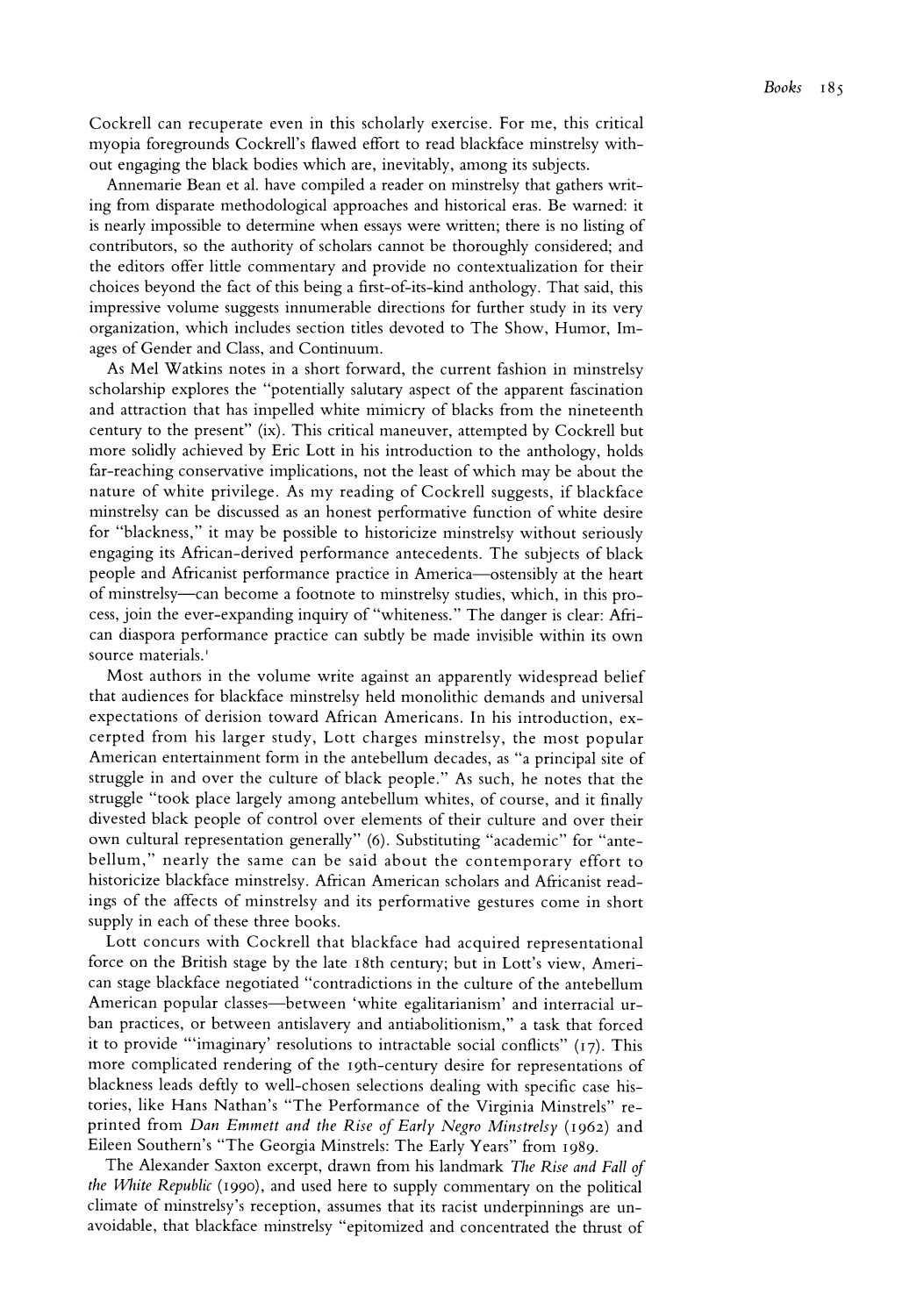**white racism" (67). Saxton mines a rhetoric of appropriation, in terms of the critical designation of minstrelsy's music as "folk" music without recognizable provenance, which allowed "the dual task of exploiting and suppressing African elements" to begin "from the first moments of minstrelsy" (70). In Saxton's analysis, early minstrels "perceived slaves as part of nature-part of the nature of the South, and from this curiously ahistorical viewpoint undertook to 'delineate' the plantation culture of the South" (75). Ultimately, despite a smattering of antislavery discourse in later material, "minstrelsy not only conveyed explicit pro-slavery and anti-Abolitionist propaganda; it was, in and of itself, a defense of slavery because its main content stemmed from the myth of the benign plantation" (79). In this reading, the "imaginary resolutions" offered by performance mirrored the contemporary dynamic of political power.** 

**The volume includes an excerpt from Robert Toll's seminal, but out-ofprint study Blacking Up (1974) focused on how minstrelsy's various ethnic stereotypes "made the nation's diverse immigrants seem comprehensible to native white Americans" (86); and among musicological essays here, Robert B. Winans 1984 study "Early Minstrel Show Music, I843-I852" offers a statistical analysis of minstrel band instrumentation. Although the editors have included a small but rich selection of primary sources including playlets, stump speeches, and broadsides, the sole entry in the dance section, Marian Hannah Winter's excellent "Juba and American Minstrelsy" (1947), arrives without the images that accompanied its original publication. And why are the primary source materials centered in the volume without editorial comment, as if they could speak for themselves among the contradictory array of revisionist readings?** 

**In the volume's final article, W.T. Lhamon, Jr., suggests a conciliatory point of view for contemporary analyses of blackface and racial desire based upon his articulation of Igth-century youth culture. Noting that the audience for minstrelsy included "middle-class boys not yet come into property" as well as "the vast and rapidly changing population of working-class youths," Lhamon argues that blackface minstrelsy mitigated young people's anxieties over their relationship to market forces; that "the minstrel show was the first among many later manifestations, nearly always allied with images of black culture, that allowed youths to resist merchant-defined external impostures" (277).** 

**Lhamon excludes black youth from his discussion as he asserts that the minstrel show demonstrated a "struggle over the settlement of youth's chaotic energy, in which youth projected themselves as blacks in order at least in part to rouse and engage the hypocrisies of their fundamentalist opponents" (278). He also overstates his case in claiming that "nearly all vernacular American dance derives from African American gestures that black William Henry Lane, dancing as Master Juba, and other minstrel performers spread all across the land (and took to England)" (281). Still, he alludes to the presence of African-derived performance practices that forced minstrelsy, over time, into its crowded, contested performative space of simultaneous degradation and virtuosity.** 

**Blackface minstrelsy provided, at least, employment and social opportunity for African American artists; eventually, these performers escaped the burnt cork to produce recognizably "legitimate" American theatre. David Krasner's formidable study picks up the story here, with an intention to uncover "the ideas that reside at the core of black self-identity, ideas that provide the constitutive elements of black modernity circa I895-I910" (4-5) as they were evident in theatre of the time. Working through a close reading of several key musicals and dance events of the era, he hopes to limn a history in which "black performers used the stage and the celebrity status some attained to advance the civil rights struggle between I895 and 1910" (13), and black theatre "evolved as a reappropriation and redefinition of white-controlled theatrical images of African Americans" (I 5).**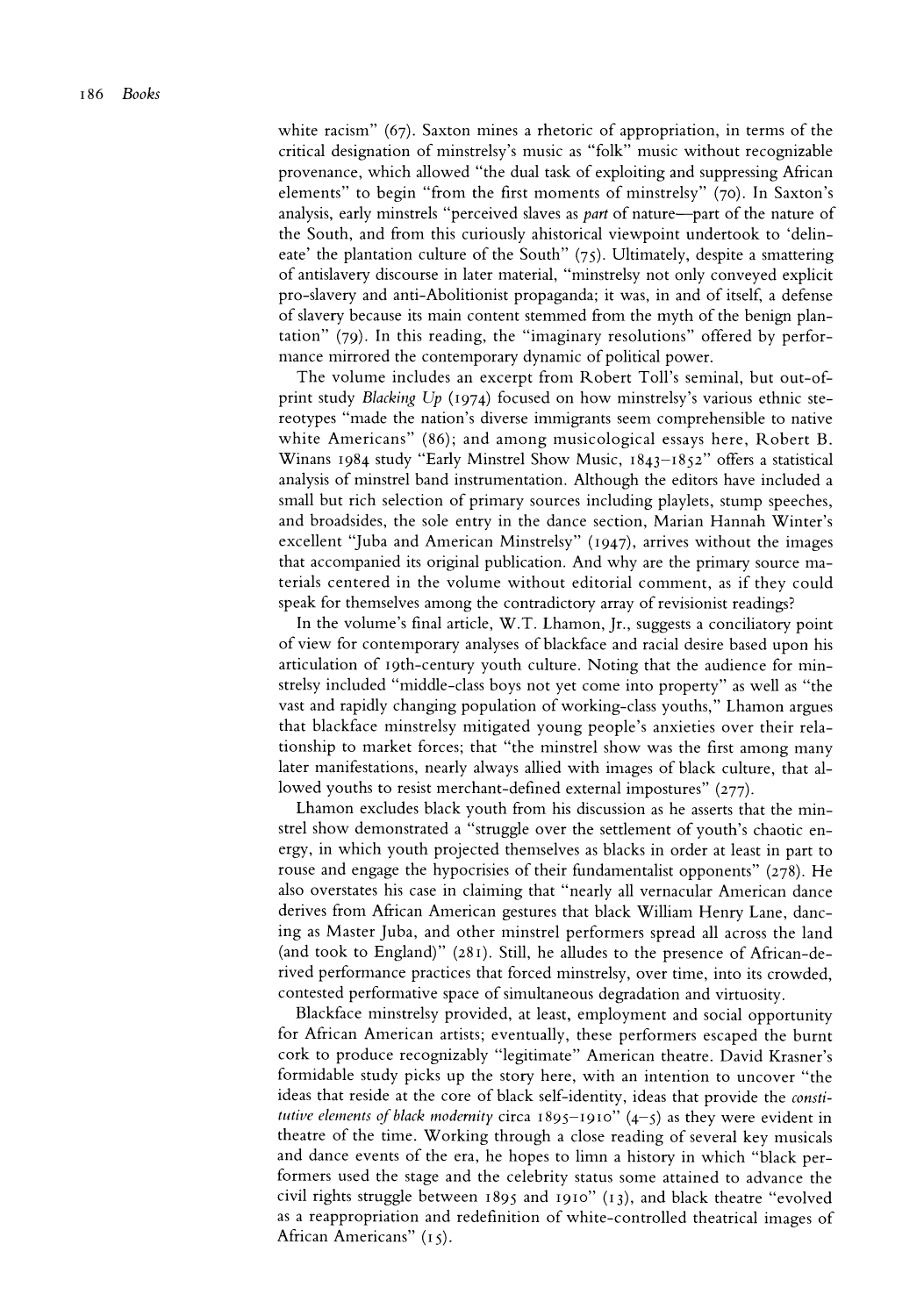**Krasner's interdisciplinary analysis succeeds in large part because of its unrelenting, complex readings of performance events. Following Houston Baker, Jr., he locates a "black modernist aesthetic" in the collusion of performance form and function which offered its participants a simultaneous model of social integration and resistance to racism. Following Toni Morrison, he explores compositional strategies by which artists counteracted the symbolic racism of everyday life. Following W.E.B. Du Bois, he traces the sense of acting within a veil of "double consciousness" which demanded that black performers simultaneously consider the sometimes contradictory expectations of white and black audiences. Writing with a highly energetic tone, he applies contemporary theory from a broad swatch of approaches, including cultural studies, gender studies, and political science, with an overarching hope that the study "will promote interest in the complexity of black American history" (I4). Indeed it might.** 

**Consistent with its aggressive literary style, Krasner's rhetoric assumes that black artists wasted no time creating empty entertainments; each performance provided an opportunity for social intervention that could mitigate racism and strict segregation. Black performers originally inhabited the minstrel mask by necessity, but refashioned it during this era according to their own nationalist agendas through techniques he describes here as reinscription and reversal. Reinscription "describes the manner in which black performers entered into the blackface caricature and refashioned it" (26), while reversal mined "the trope of parody and double meaning known as 'signifying' in black rhetorical strategies-which undermined the notion of racial authenticity" (29). He suggests that the elastic rhetorical foundations of African American culture conveniently allowed minstrel caricatures to be refigured by black artists at will into manners simultaneously familiar to African American audiences and amusing to cultural outsiders.** 

**Krasner asserts that at the turn of the century, African American performers mingled with whites more than any other professional group, and the shows produced by these men and women explored the space between black and white cultures in function and form. The "disconnection" that these writers experienced led them to "produce shows that emphasized angst and discontinuity. A collage of acts, skits, solos, and dance numbers, instead of tight plotlines possessing linear consistency, developed out of the vaudeville tradition" (5I). The pitfalls of such an essentialist argument become obvious quickly, and Krasner runs the risk of regulating every action by African American artists to the status of a reaction. In a fascinating sustained exploration of Aida Overton Walker's version of the cakewalk, he discusses how the choreographer reconfigured the popular dance "to accommodate race, gender, and class identities in an era in which all three were in flux" (75). Consulting clippings from the black and white presses, as well as Walker's conspicuous writings about her own work, he demonstrates that Walker managed to rewrite the bodily gestures of the dance to appeal to white elites as well as African Americans. But when he writes that she "articulated an embodied discourse as an instrument of her self-representation" (82), I wonder if she danced well, or how her artistry was measured by her various audiences.** 

**Surprisingly, Krasner never problematizes his terminology or its historical emergence; he simply assumes that an identifiable phenomenon called "black theatre" exists. At times, the critical distinction between an ideological concept of "blackness" and its associated array of political and performative imperatives is not separated out from the corporeal fact of black people. These oversights diffuse Krasner's assertions, and produce some fairly circular arguments along the way, for example: "In early black theatre, the visibility of 'blackness' onstage was not solely a function of production and performance,**